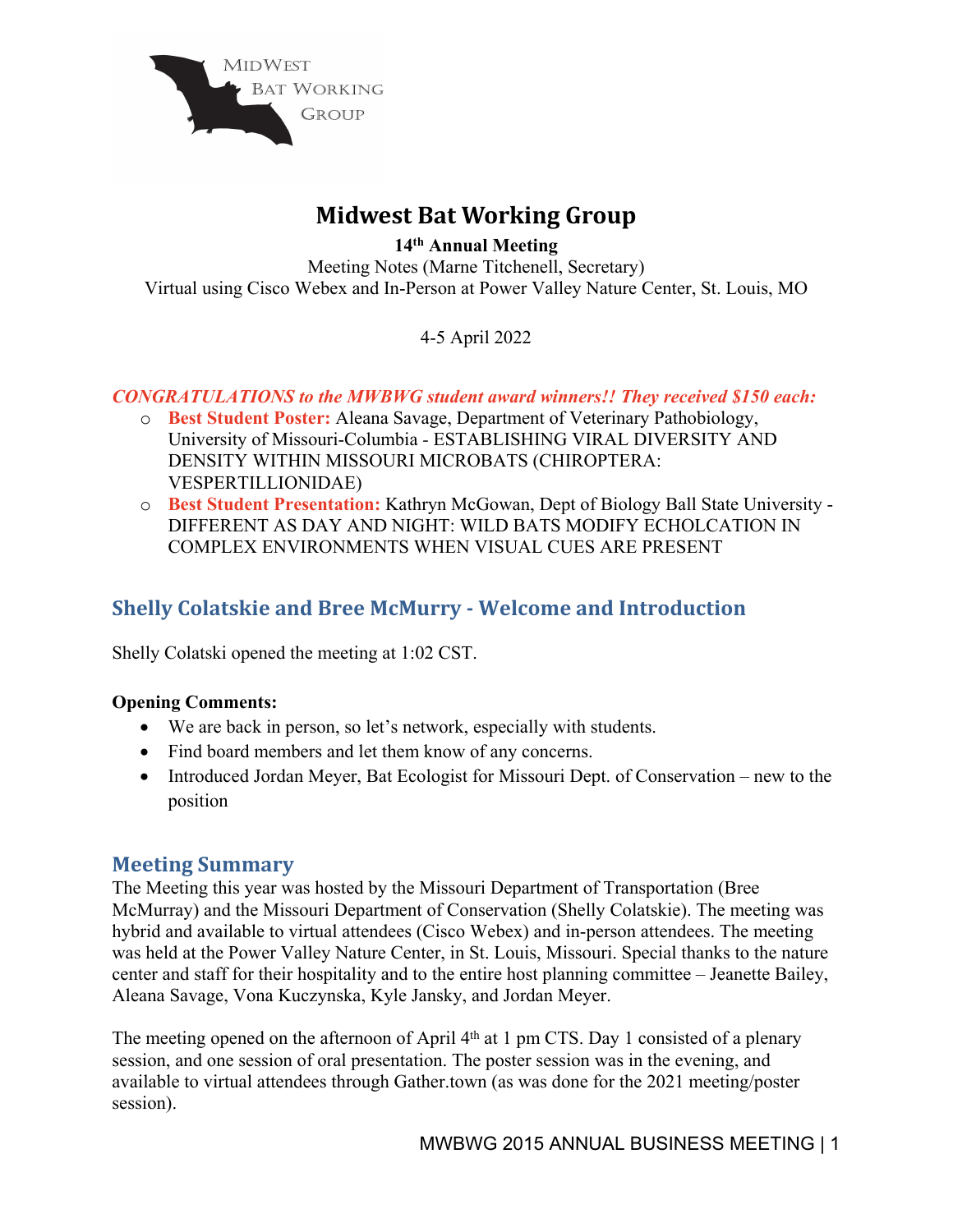

Day 2 consisted of two sessions of oral presentations and concluded with the MWBWG Business Meeting. The meeting concluded April 5<sup>th</sup> at 3:43 pm CTS.

The meeting program and schedule of presentations can be found at [mwbwg.org.](https://mwbwg.org/Awards-and-Scholarships)

## **Awards and Announcements**

#### **MWBWG Student Awards**

Each student winner is presented a certificate and a \$150 award.

**Best Student Poster: Aleana Savage, Department of Veterinary Pathobiology, University of Missouri-Columbia - ESTABLISHING VIRAL DIVERSITY AND DENSITY WITHIN MISSOURI MICROBATS (CHIROPTERA: VESPERTILLIONIDAE)**

**Best Student Presentation: Kathryn McGowan, Dept of Biology Ball State University - DIFFERENT AS DAY AND NIGHT: WILD BATS MODIFY ECHOLCATION IN COMPLEX ENVIRONMENTS WHEN VISUAL CUES ARE PRESENT**

**John O. Whitaker, Jr, Student Travel Award: Jen Woronecki-Ellis**

**Dave Redell Lifetime Achievement Award: Virgil Brack, Jr.**

**Sodalis Exemplary Service Award: Brian Heeringa**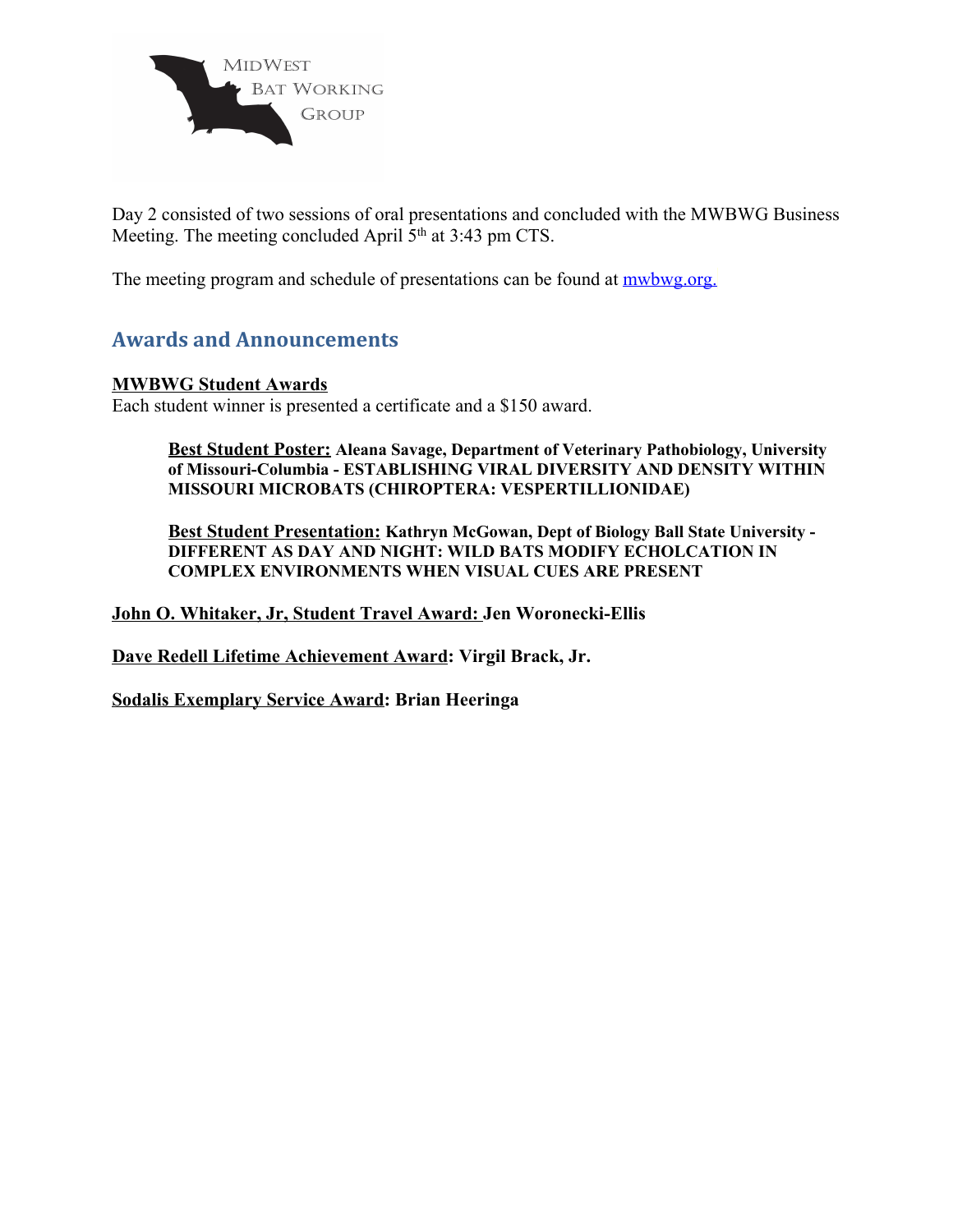

## **Midwest Bat Working Group 14 th Annual Business Meeting Minutes** Virtual and In-Person at Power Valley Nature Center, St. Louis, MO 4-5 April 2022

## **Called to order at (12:50 PM) CST by Joe Kath, President**

Special thanks to the organizing committee for putting on a great meeting!

#### *2022 Meeting Registration:*

- Total =  $122$  registered attendees
- 59 in-person [50 professional; 9 students]
- 63 virtual [56 professional; 7 students]
- Sponsors: Exhibitor = 3; Bronze = 2; Silver = 3

### *Election Results:*

As a reminder, The MWBWG Board is comprised of 12 members: 4 officers (President, Vice President, Treasurer, and Secretary) as well as 8 members at large, one of which is a student representative.

We had 37 members vote in this year's election, which ended on April 2, 2022. Lower than last year. Please vote!

The following were elected to a full 2-year term and will be eligible for reelection in 2024:

- Vice-president– Allen Kurta
- Secretary Marne Titchenell
- Board Members: Joe Johnson, Bree McMurray, Lisa Powers, Aleana Savage (Student Rep.)

Each year, the MWBWG Board will have 6 vacant positions. In 2023, the president (currently Joe Kath) and Treasurer (currently Brianne Walters) will be up for election, in addition to 4 board members at large (Tim Carter, Jocelyn Karsk, Jeremy Sheets, and Sarah Stankavich).

Thanks to all who voted!

#### *Board of directors meeting:*

The BOD meeting was held on April  $5<sup>th</sup>$ , at 8 am CST. The meeting minutes will be posted on our website.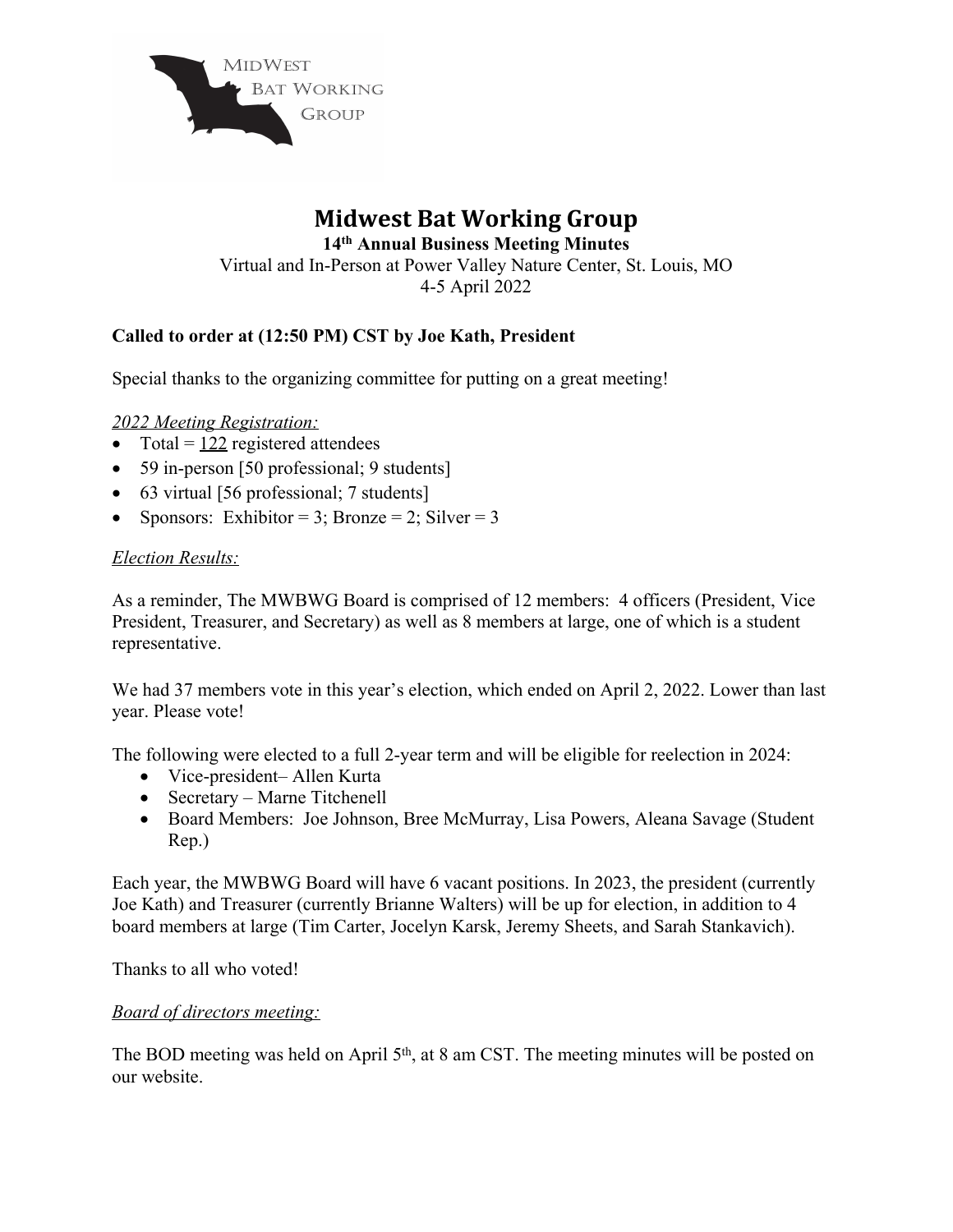

#### *MWBWG Committees:*

We have 6 official committees, and we need volunteers. You do not have to be a board member to join a committee. The annual committees are listed below:

- **Annual Meeting Committee**: to assist annual host with organizing, creating a program, and schedule presentations.
- **Nomination and Election Committee**: to announce, collect, and organize nominations and run elections for Board of Directors.
- **Awards Committee**: to announce awards, accept nominations and organize judges.
- **Bylaw / History Committee**: to provide an annual report about the bylaws and keep an accurate history of the working group.
- **Website Committee**: to maintain and improve the website requires a quarterly report on the state of the website including progress and plans.
- **Membership Committee**: to keep an accurate member list and promote to new membership.

#### *Financial report:*

The current PNC balance in our account (as of 4/3/2022) is: \$25,760.05.

NOTE: All expenses for the 2022 Meeting have not yet been deducted.

Reminder to pay membership dues as they go towards meeting planning. Dues can be paid directly on-line via the MWBWG website.

We are also housing/holding funds for Ohio, as they are doing a Bat Blitz and did not have an account to easily house and use funds. If other states need help along these lines, we may be able to help.

### *Ohio Bat Blitz*:

Aug. 19-20 near Dayton, Ohio. If you are interested in helping contact Sarah Stankavich or Jeff Brown or visit **u**.osu.edu/obwg.

### *Membership:*

As of 03/29/2022: Currently we have 190 contacts and 133 members (117 professionals (3 temporary for meeting planning team), 16 students). On Jan. 1, 2022, we had 125 members and by April 1, 2022, we had 133, a 6.4% increase. Hopefully, we have kept our membership numbers stable and have increased our membership, despite COVID restrictions.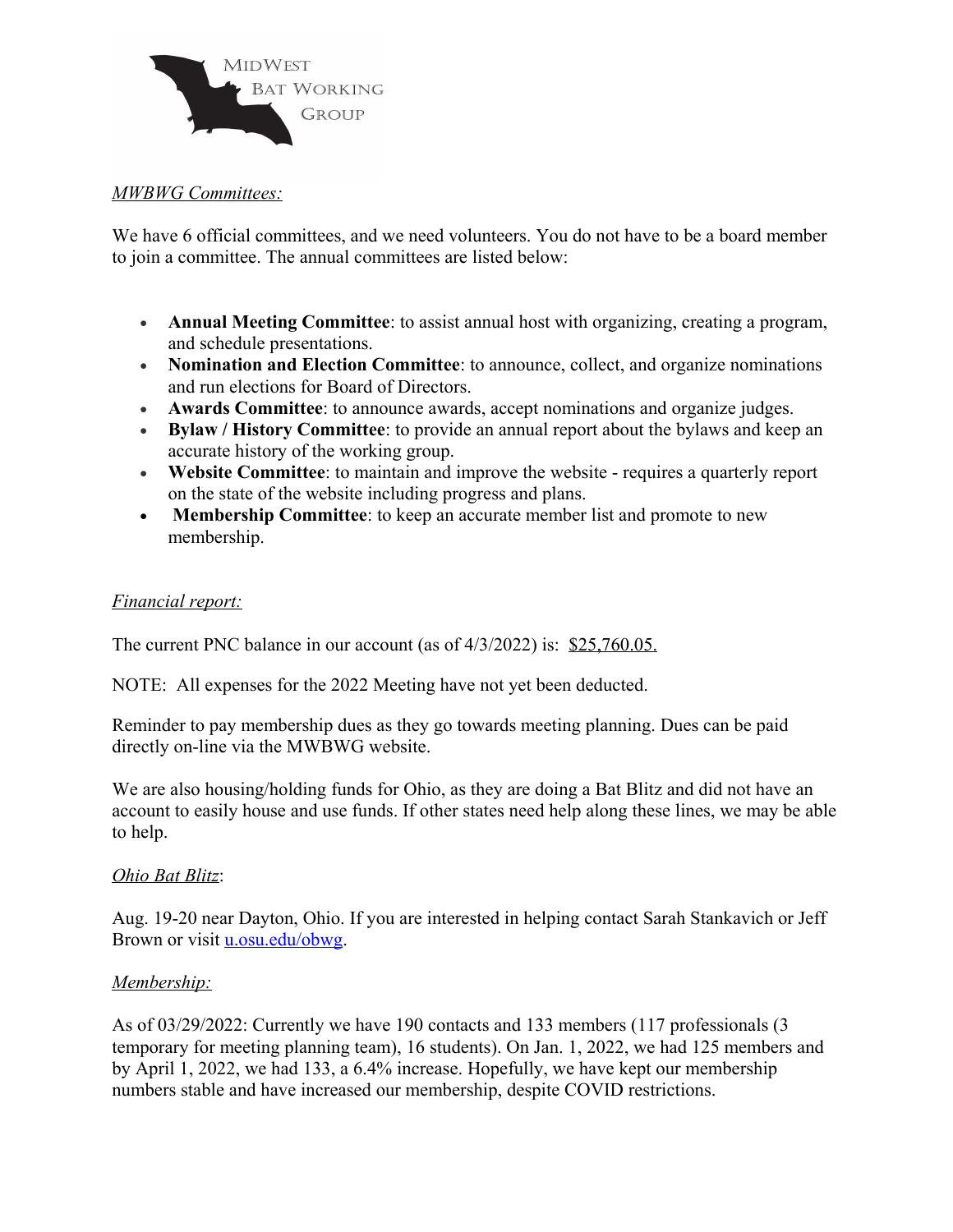

As of 03/29/2022: We have 67 members who have not paid their 2022 dues and soon after the meeting is over, a "renewal" reminder will be sent to these individuals if it hasn't already. There may be some confusion over renewal, and the board will work to make it more intuitive.

#### *New website and Facebook page:*

Special thanks to Brian Heeringa for all the time he spent building this website.

The annual expense for the current website platform is: \$648.00/year (\$54/month).

We continue using our Wild Apricot site because of time invested in development of the site as well as the benefits and efficiencies we now have in terms of membership management, renewals, event planning, and outreach provided all in one place.

The new website and integrated membership database are working well and have greatly improved performance, reliability, online security, updates, and membership outreach and connectivity.

The Facebook page is up to nearly 2,000 followers, as of 03/25/2022 we are at 1,942. Engagement is up 200%.

A Facebook post submission "button" was created on the MWBWG homepage to allow individuals wanting to post something to obtain approval before posting. The button connects potential posters with members of the MWBWG website committee that will receive and review the request.

#### *Bylaws:*

We are working to develop an official Code of Conduct for Meeting and Activities of the MWBWG.

- o We propose using the information [found](https://secure-web.cisco.com/16ppWeDRnhgft6vAntLkFX6-ifs2bB1AtsN0ri1q1HyChFE2q4lNPOoe9sfGpRrLYqiANbhTqaKaSj1q6d3nxOjR9M_awyr8gQibcdXZyQbcDEi6_T4JNk2sC8_SpJ5WlQ1fWCpgevYd1-vUvRuaemMtQ3JRoj724SUPIhPpjibp0pu5Dcu4-NV6hcFSBoNFN5krw72GM-3L6JCIhGSvQs5uCbK4fuTsh) here on Conference anti-harassment/Responding to Reports. We particularly like that this document has example dialogue to help guide how to handle situations.
- o **March 2022 DRAFT:**

SECTION 9-MEMBER CODE OF CONDUCT: The Midwest Bat Working Group is committed to providing a professional environment at all our events. We expect our events to be a respectful, harassment-free environment for all people regardless of race, ethnicity, gender, gender identity or expression, sexual orientation, physical ability, nationality, age, socioeconomic status, and belief. MWBWG values the diversity of views, expertise, opinions, backgrounds, and experiences reflected among all attendees. If you have conduct concerns, please contact any member of the board.